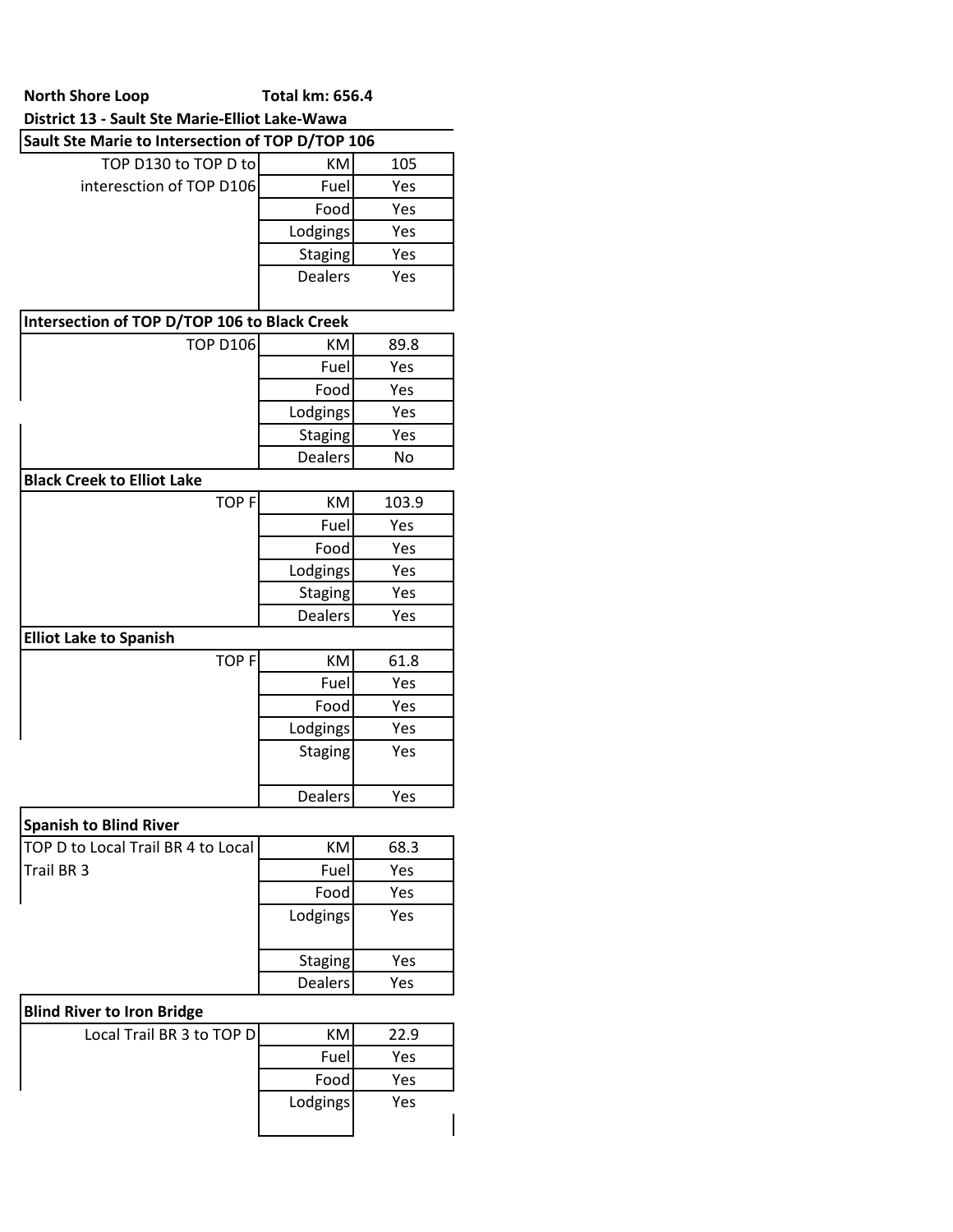| Staging |    |
|---------|----|
| Dealers | 7Α |

### **Iron Bridge to Intersection of TOP D/TOP 106**

|              | טטו וטו קט וטו וטווטוו |      |
|--------------|------------------------|------|
| <b>TOP D</b> | KM                     | 99.7 |
|              | Fuel                   | Yes  |
|              | Food                   | Yes  |
|              | Lodgings               | Yes  |
|              | <b>Staging</b>         | Yes  |
|              | <b>Dealers</b>         | Yes  |

### **Intersection of TOP D/TOP 106 to Sault Ste Marie**

| TOP D to TOP D130 | КM             | 105 |
|-------------------|----------------|-----|
|                   | Fuel           | Yes |
|                   | Food           | Yes |
|                   | Lodgings       | Yes |
|                   | <b>Staging</b> | Yes |
|                   | <b>Dealers</b> | Yes |
|                   |                |     |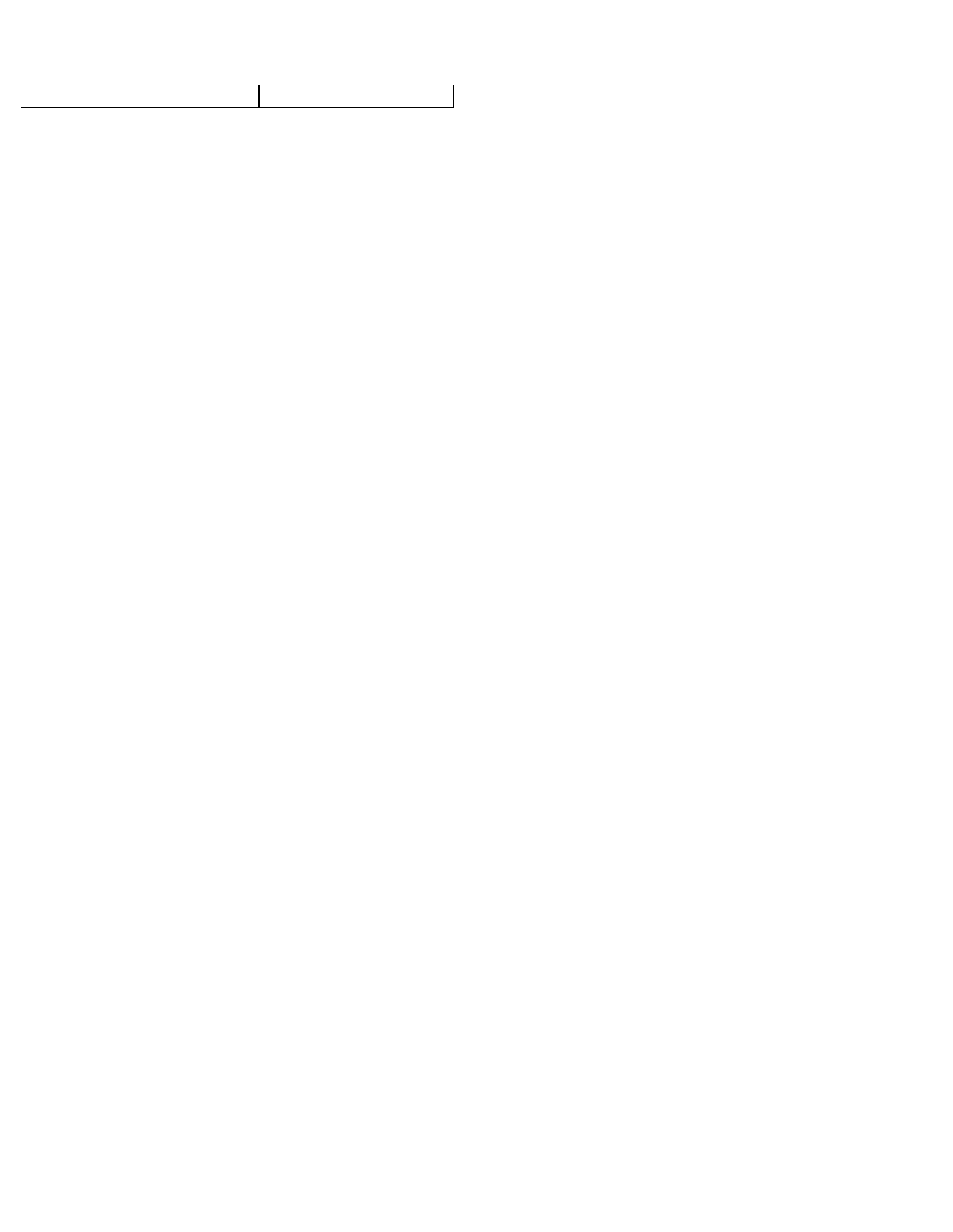Sault Ste Marie

Sault Ste Marie

Sault Ste Marie - Fairfield Inn & Suites

Sault Ste Marie Strathclair fields, Connor Road, Fairfield Inn

Sault Ste Marie - Rivercity Motorsports (Polaris), Northshore Sports & Auto

(Ski-Doo), Leitz Sprt Centre (all makes), Premier Power Sports( Yamaha)

Black Creek Outfitters, Aubrey Falls Trading Post (Thurs - Sun) Black Creek Outfitters, Aubrey Falls Trading Post (Thurs - Sun) Black Creek Outfitters, Aubrey Falls Trading Post (Thurs - Sun) Black Creek Outfitters, Aubrey Falls Trading Post (Thurs - Sun)

Black Creek Outfitters, Aubrey Falls Trading Post (Thurs - Sun)

Black Creek Outfitters, Aubrey Falls Trading Post (Thurs - Sun). Elliot Lake

Black Creek Outfitters, Aubrey Falls Trading Post (Thurs - Sun). Elliot Lake - Hampton Inn, Dunlop Lake Lodge.

Elliot Lake Snowbirds Club House (TV tower hill)

Elliot Lake - Northern Powersports (all makes), Elliot Equipment (Polaris), Napa Power Sports Elliot Lake (Ski-Doo)

Elliot Lake, Spanish

Elliot Lake, Spanish

Elliot Lake - Hampton Inn, Dunlop Lake Lodge. Spanish - Spanish River Inn

Elliot Lake -Elliot Lake Snowbirds Club House (TV tower hill , Spanish -

Spanish River Inn, Spainsh Marina

Elliot Lake - Northern Powersports (all makes), Elliot Equipment (Polaris), Napa Power Sports Elliot Lake (Ski-Doo)

Spanish, Blind River

Spanish, Blind River

Spanish - Spanish River Inn. Algoma Mills - Lake Lauzon Resort.

Blind River - Old Mill Motel, Lakeview Inn, Auberge Eldo Inn.

Spanish River Inn, Spainsh Marina

Blind River - NAPA Power Sports (Ski-Doo), Blind River Boatworks (Yamaha)

Blind River, Iron Bridge

Blind River, Iron Bridge

Blind River - Old Mill Motel, Lakeview Inn, Auberge Eldo Inn. Iron Bridge - Village Inn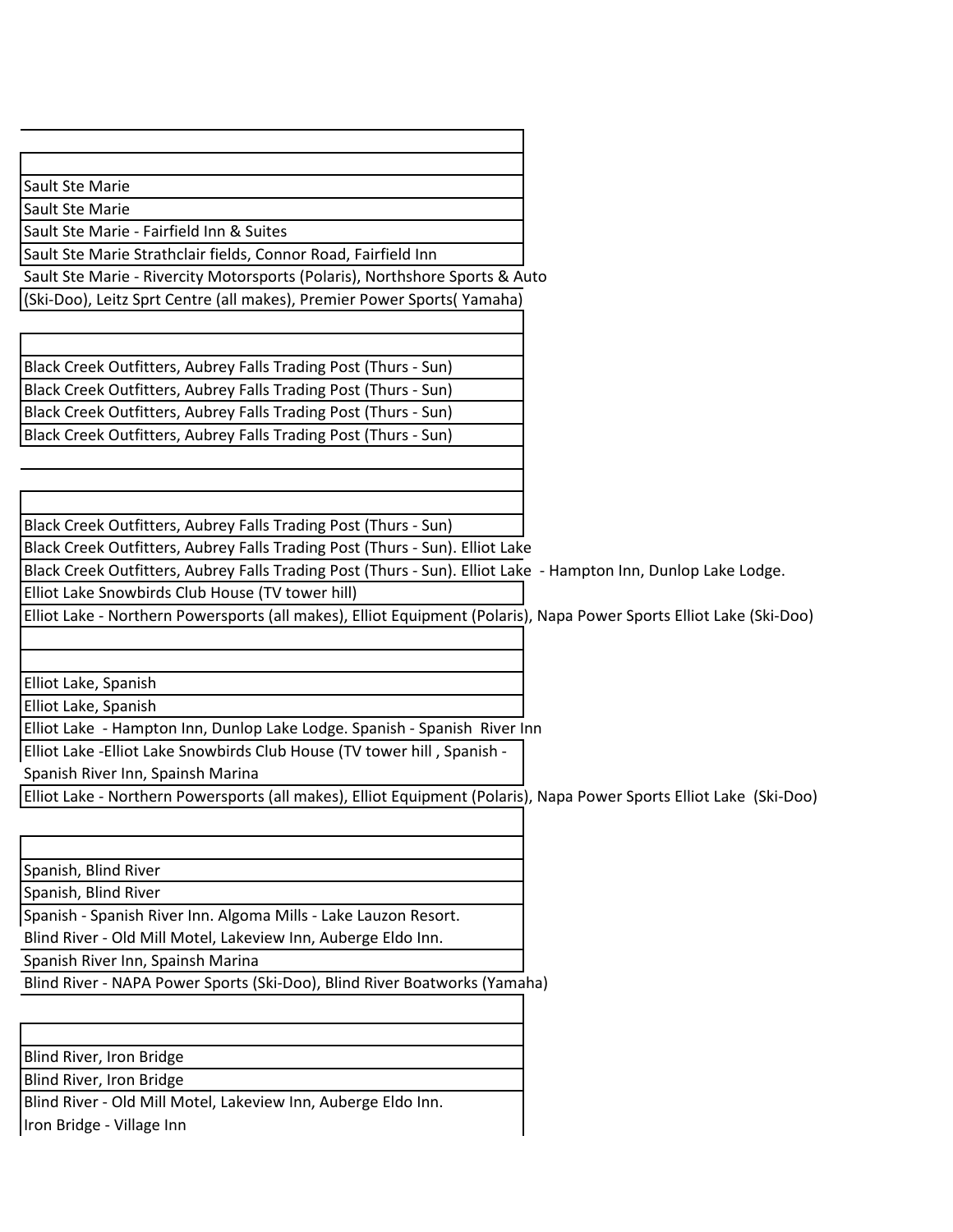Iron Bridge Arena

Blind River - NAPA Power Sports (Ski-Doo), Blind River Boatworks (Yamaha)

Thessalon (5 km via local trail), Bruce Mines (17 km via TOP D136), Echo Bay (19 km via TOP D107).

Thessalon (5 km via local trail), Bruce Mines (17 km via TOP D136), Echo Bay (19 km via TOP D107).

Thessalon (5 km via local trail) - Carolyn Beach Motel, North Shore B&B Bruce Mines (17 km via TOP D136) - Bavarian Inn, Bobbers Restaurant & Motel, Bruce Bay Cottages

Iron Bridge Arena, Thessalon Marina

Echo Bay - North Shore Sports & Auto (Ski-Doo)

Sault Ste Marie

Sault Ste Marie

Sault Ste Marie - Fairfield Inn & Suites

Sault Ste Marie Strathclair fields, Connor Road, Fairfield Inn

Sault Ste Marie - Rivercity Motorsports (Polaris), Northshore Sports & Auto